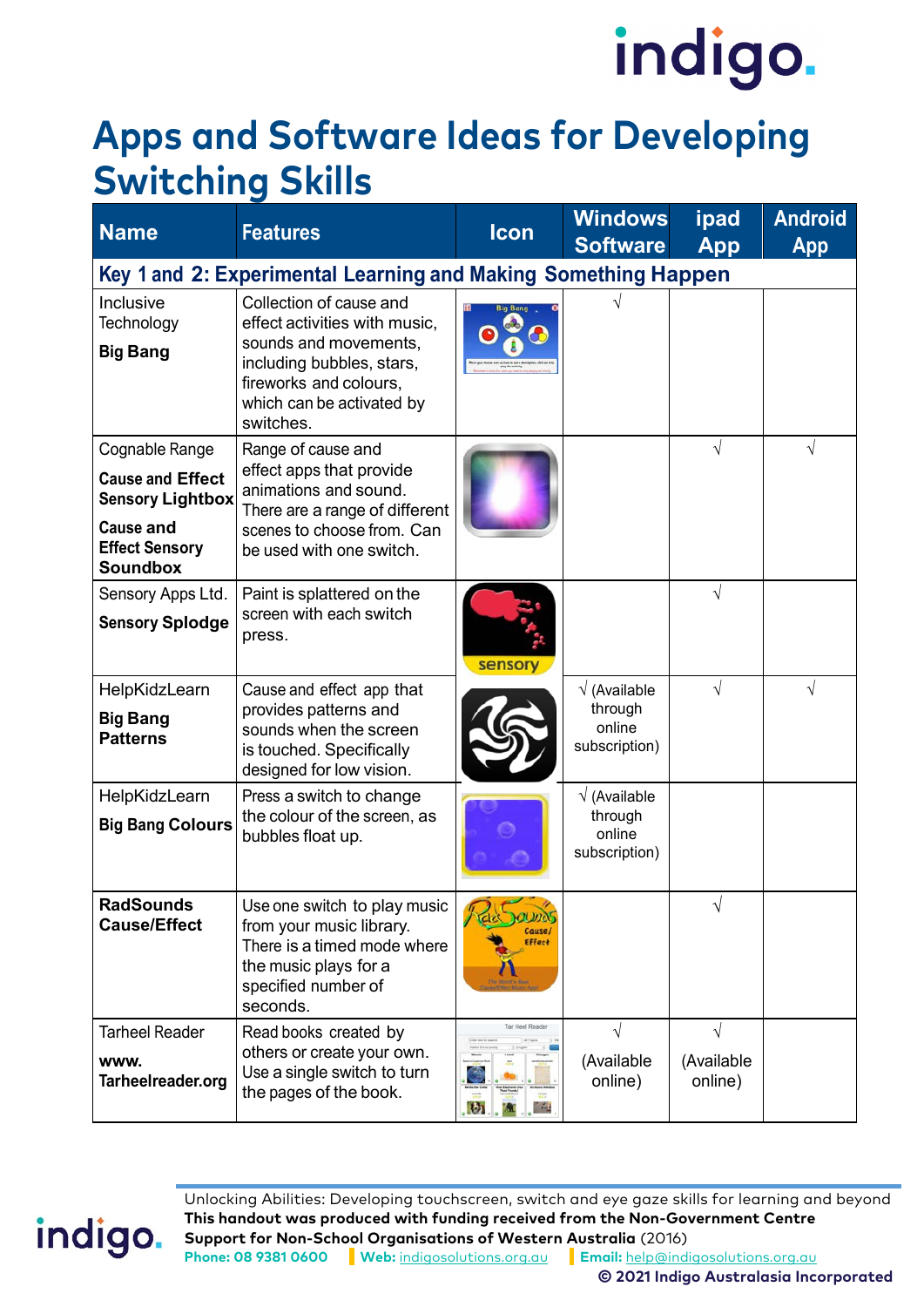

| <b>Name</b>                                                                 | <b>Features</b>                                                                                                                        | <b>Icon</b>      | <b>Windows</b><br><b>Software</b>                          | ipad<br>App | <b>Android</b><br><b>App</b> |  |
|-----------------------------------------------------------------------------|----------------------------------------------------------------------------------------------------------------------------------------|------------------|------------------------------------------------------------|-------------|------------------------------|--|
| Key 1 and 2: Experimental Learning and Making Something Happen              |                                                                                                                                        |                  |                                                            |             |                              |  |
| Inclusive<br>Technology<br><b>SwitchIt! Maker 2</b>                         | Create your own personal<br>slideshows. Use a switch to<br>turn the pages                                                              | maker 2<br>2.133 |                                                            |             |                              |  |
| <b>Pictello</b>                                                             | Use a switch to turn the<br>pages of a book. Create your<br>own books or download<br>pre-made ones from the<br>Tarheel Reader website. |                  |                                                            |             |                              |  |
| with Two Switches                                                           | Key 3: Mastering Skills for Access: Switching Specific Skills: Playing                                                                 |                  |                                                            |             |                              |  |
| HelpKidzLearn                                                               | Two switch game. Each                                                                                                                  |                  | (Available                                                 |             |                              |  |
| <b>Bumper Cars</b>                                                          | switch operates a different<br>bumper car. Make them<br>crash.                                                                         |                  | through<br>online<br>subscription)                         |             |                              |  |
| HelpKidzLearn<br><b>Shhh</b>                                                | Two switch game. One<br>switch make the musician<br>play, the other makes the<br>man say 'shhh'.                                       |                  | $\sqrt{}$ (Available<br>through<br>online<br>subscription) |             | V                            |  |
| Inclusive                                                                   | A range of games that                                                                                                                  |                  | $\sqrt{}$                                                  |             |                              |  |
| Technology<br><b>Switch Skills for</b><br>2 Set 1                           | enable errorless play with<br>two switches.                                                                                            |                  |                                                            |             |                              |  |
| Key 3: Mastering Skills for Access: Switching Specific Skills: Two Switches |                                                                                                                                        |                  |                                                            |             |                              |  |
| <b>For a One Purpose</b>                                                    |                                                                                                                                        |                  |                                                            |             |                              |  |
| HelpKidzLearn<br><b>Rockets</b>                                             | Use one switch to build up<br>the rocket. When the rocket<br>is built, use the other switch<br>to launch it.                           |                  | $\sqrt{}$ (Available<br>through<br>online<br>subscription) | V           | $\sqrt{ }$                   |  |

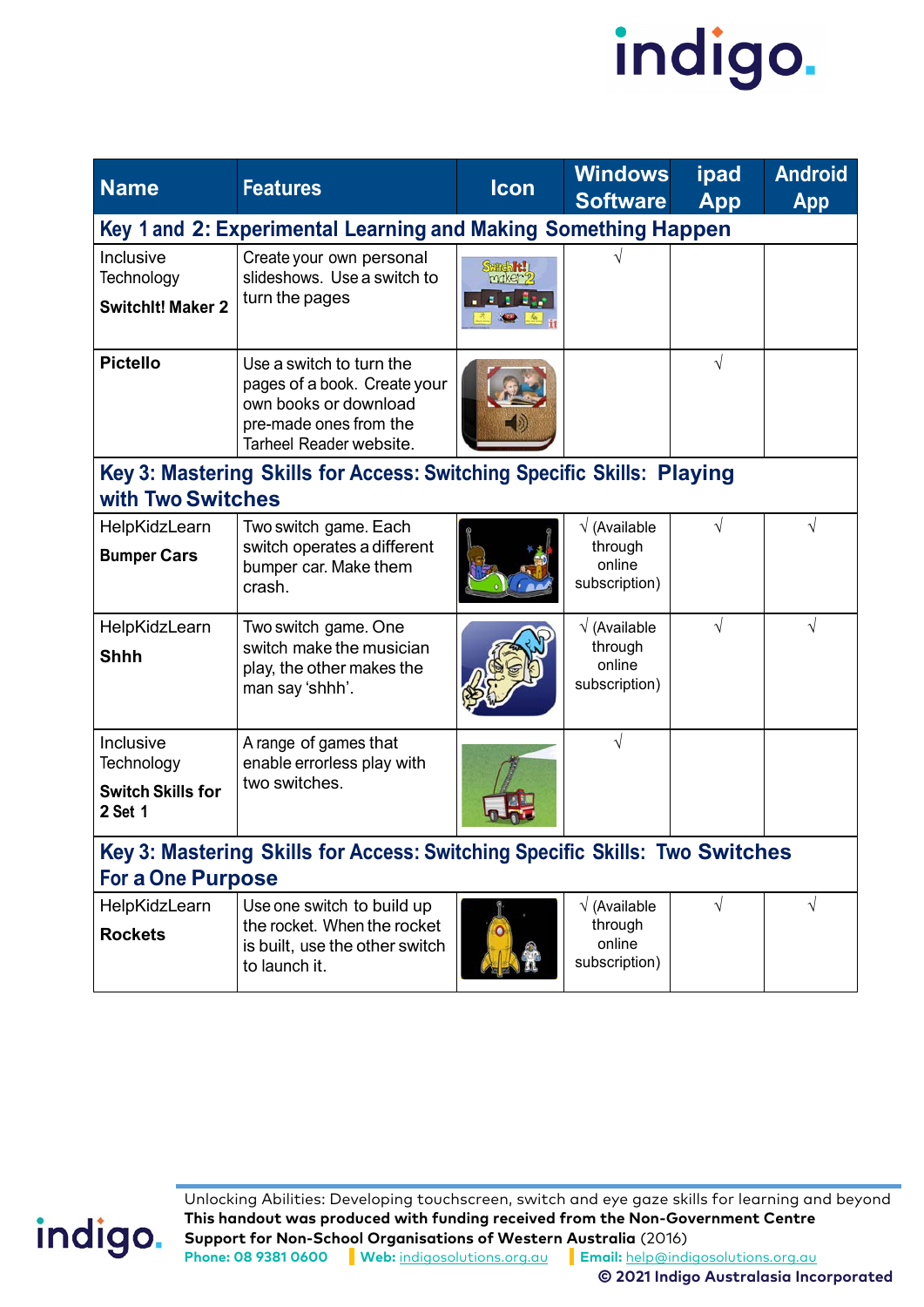| <b>Name</b>                                                                                             | <b>Features</b>                                                                                                                                       | Icon                      | <b>Windows</b><br><b>Software</b>                          | ipad<br><b>App</b>    | <b>Android</b><br><b>App</b>       |  |
|---------------------------------------------------------------------------------------------------------|-------------------------------------------------------------------------------------------------------------------------------------------------------|---------------------------|------------------------------------------------------------|-----------------------|------------------------------------|--|
| Key 3: Mastering Skills for Access: Switching Specific Skills: Two Switches<br><b>For a One Purpose</b> |                                                                                                                                                       |                           |                                                            |                       |                                    |  |
| HelpKidzLearn<br><b>Touch to Jump</b>                                                                   | Use one switch to jump<br>across the screen. When<br>in the spotlight, use the<br>other switch to start the<br>performance.                           |                           | $\sqrt{}$ (Available<br>through<br>online<br>subscription) |                       |                                    |  |
| Inclusive<br>Technology<br><b>Switch Skills for</b><br>2 Set 2                                          | A range of games under the<br>catergories 'build up' and<br>'move and get'. These teach<br>that each switch has a<br>particular role in the activity. | $\bullet$<br>$\mathbb{R}$ | V                                                          |                       |                                    |  |
| <b>Apple Music</b>                                                                                      | With an appropriate<br>interface, use one switch to<br>'skip' in your music library<br>and the other to 'play'.                                       |                           |                                                            |                       |                                    |  |
| <b>Tarheel Reader</b><br>WWW.<br>Tarheelreader.org                                                      | Read books created by<br>others or create your own.<br>Use a one switch to turn the<br>page and the other to go<br>back.                              | <b>O</b><br>圖             | (Available<br>online)                                      | (Available<br>online) | $\sqrt{}$<br>(Available<br>online) |  |
| Key 3: Mastering Skills for Access: Switching Specific Skills: One Switch Timing                        |                                                                                                                                                       |                           |                                                            |                       |                                    |  |
| HelpKidzLearn<br><b>Splat The Clowns</b>                                                                | Wait until the clown reaches<br>the target and then hit the<br>switch to throw pies, fruit or<br>rotten cheese at them.                               |                           | $\sqrt{}$ (Available<br>through<br>online<br>subscription) |                       |                                    |  |
| Inclusive<br>Technology<br><b>Hurdle Champion</b>                                                       | Use a switch to jump the<br>hurdles at the appropriate<br>time.                                                                                       |                           |                                                            | $\sqrt{}$             | $\sqrt{}$                          |  |

indigo.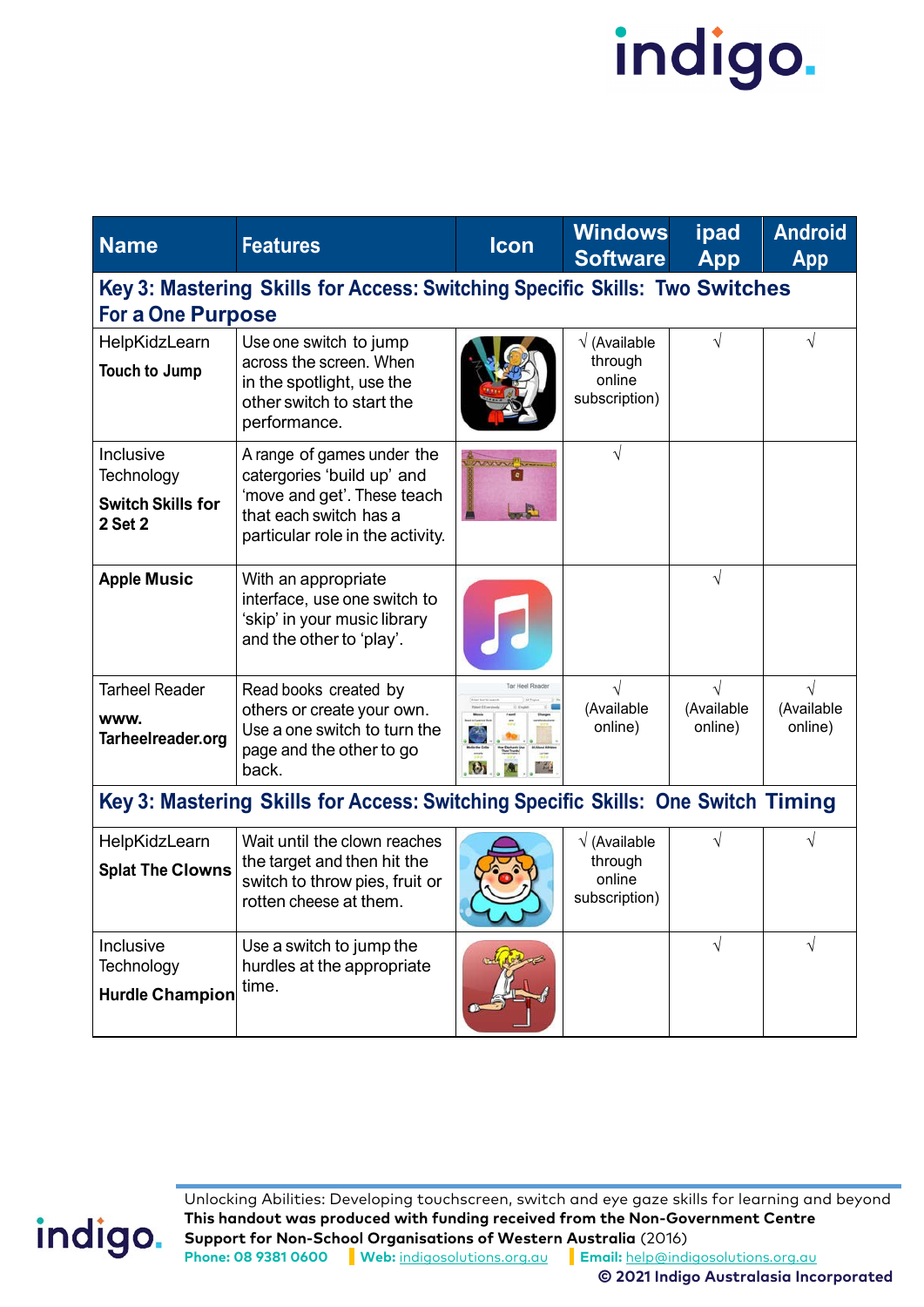

| <b>Name</b>                                                                      | <b>Features</b>                                                                                                                                                                                     | <b>Icon</b>   | <b>Windows</b><br><b>Software</b>                          | ipad<br>App | <b>Android</b><br><b>App</b> |  |
|----------------------------------------------------------------------------------|-----------------------------------------------------------------------------------------------------------------------------------------------------------------------------------------------------|---------------|------------------------------------------------------------|-------------|------------------------------|--|
| Key 3: Mastering Skills for Access: Switching Specific Skills: One Switch Timing |                                                                                                                                                                                                     |               |                                                            |             |                              |  |
| HelpKidzLearn<br><b>More Crazy Cats</b>                                          | Wait until a cat peeps out of<br>one of the bins, then press<br>your switch to make the cat<br>go crazy.                                                                                            |               | $\sqrt{}$ (Available<br>through<br>online<br>subscription) |             |                              |  |
| HelpKidzLearn<br><b>Space Shooter</b>                                            | Activate a switch at the right<br>time to shoot the aliens.                                                                                                                                         |               | $\sqrt{}$ (Available<br>through<br>online<br>subscription) | $\sqrt{}$   | V                            |  |
| Inclusive<br>Technology<br><b>Switch Skills 1</b><br>and 2                       | A range of activities that<br>require one switch timing;<br>e.g. press the switch when<br>you see a car make it race or<br>press the switch when the<br>traffic light goes green and<br>says 'go'.  |               | $\sqrt{}$                                                  |             |                              |  |
|                                                                                  | Key 4A: Choosing Independently: Failure Free Choosing                                                                                                                                               |               |                                                            |             |                              |  |
| <b>Switchlt! Jigsaw</b><br><b>Maker 2</b>                                        | Complete jigsaw puzzles.<br>Use one or two switches<br>to scan through the puzzle<br>pieces. Any piece selected<br>will be placed in the jigsaw.                                                    | $\rightarrow$ | V                                                          |             |                              |  |
| HelpKidzLearn<br><b>Racing Cars</b>                                              | Use one or two switch<br>scanning to choose a racing<br>car from a choice of three<br>to join the racetrack. Then<br>watch them race.                                                               | <b>BO-0</b>   | √ (Available<br>through<br>online<br>subscription)         | $\sqrt{}$   |                              |  |
| HelpKidzLearn<br><b>Pick and Play</b>                                            | Use one or two switch<br>scanning to choose a<br>musical instrument and hear<br>it play.                                                                                                            | $\frac{1}{2}$ | $\sqrt{}$ (Available<br>through<br>online<br>subscription) |             |                              |  |
| Inclusive<br>Technology<br><b>Switch Skills-</b><br><b>Scanning</b>              | Use the 'free choice'<br>activities for errorless one<br>or two switch scanning<br>activities. Any choice made<br>is rewarded. Activities<br>include rockets, instruments,<br>fun fair and gadgets. |               | $\sqrt{}$                                                  |             |                              |  |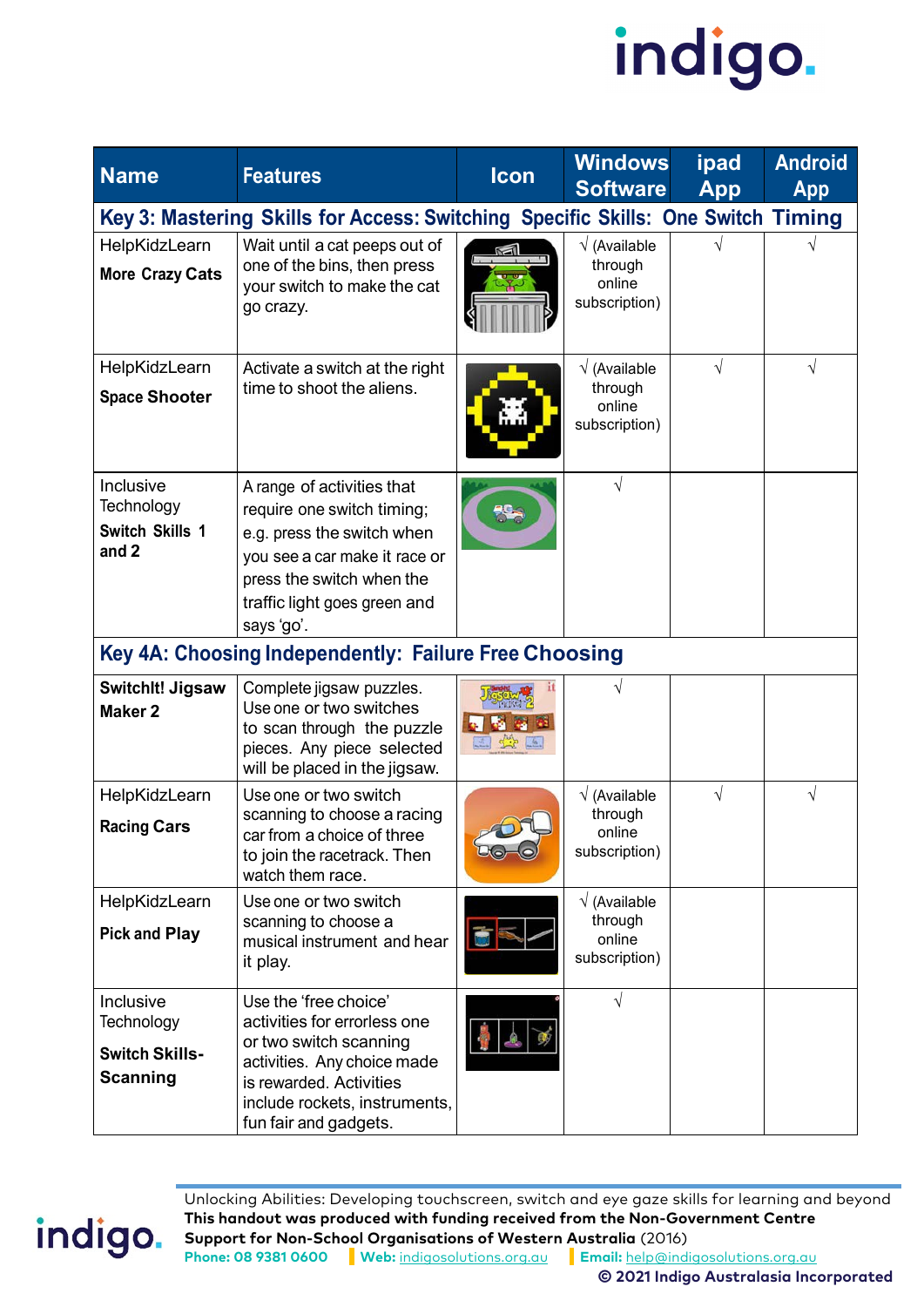| <b>Name</b>                                                                                | <b>Features</b>                                                                                                                                                                                                 | Icon    | <b>Windows</b><br><b>Software</b> | ipad<br><b>App</b>                                                                                    | <b>Android</b><br><b>App</b>                                                           |
|--------------------------------------------------------------------------------------------|-----------------------------------------------------------------------------------------------------------------------------------------------------------------------------------------------------------------|---------|-----------------------------------|-------------------------------------------------------------------------------------------------------|----------------------------------------------------------------------------------------|
|                                                                                            | Key 4A: Choosing Independently: Failure Free Choosing                                                                                                                                                           |         |                                   |                                                                                                       |                                                                                        |
| Inclusive<br>Technology<br><b>ChooseItMaker 3</b>                                          | Create failure-free switch<br>scanning activities, where<br>any choice is rewarded.                                                                                                                             |         |                                   | (Resources<br>made on<br>your online<br>account<br>can be<br>downloaded<br>to the app)                | (Resources<br>made on<br>your online<br>account<br>can be<br>downloaded<br>to the app) |
| HelpKidzLearn<br><b>Choose and Tell</b><br>Range<br>1. Fairytales<br>2. Legends            | Use one or two switch<br>scanning to choose a<br>character and aspects<br>of the story to create a<br>personalised story that is<br>played out on the screen. 2<br>or 3 choices can be offered<br>at each time. |         | $\sqrt{}$                         |                                                                                                       |                                                                                        |
|                                                                                            | Key 4B: Choosing Independently: Choosing the right option                                                                                                                                                       |         |                                   |                                                                                                       |                                                                                        |
| Inclusive<br>Technology<br><b>ChooseItMaker 3</b><br><b>Chooselt</b><br><b>Ready-mades</b> | Create switch scanning<br>activities or use the ready-<br>mades (numeracy, literacy,<br>science) activities to answer<br>questions and make choices.                                                            |         |                                   | (Resources<br>made on<br>your online<br>account<br>can be<br>downloaded<br>to the app)                | (Resources<br>made on<br>your online<br>account<br>can be<br>downloaded<br>to the app) |
| Inclusive<br>Technology<br><b>Switch Skills -</b><br>Scanning                              | Has choosing activities with<br>blank cells to assist with<br>'choosing the right one'.                                                                                                                         |         | V                                 |                                                                                                       |                                                                                        |
| <b>Crick Software</b><br><b>Clicker 7</b>                                                  | Use switch scanning<br>to complete matching,<br>choosing and literacy<br>activities. Use pre-made<br>activities or make your own.                                                                               | Clicker | $\sqrt{}$                         | $\sqrt{}$ (Apps are<br>separated<br>into<br>different<br>categories;<br>books,<br>sentences,<br>docs) |                                                                                        |